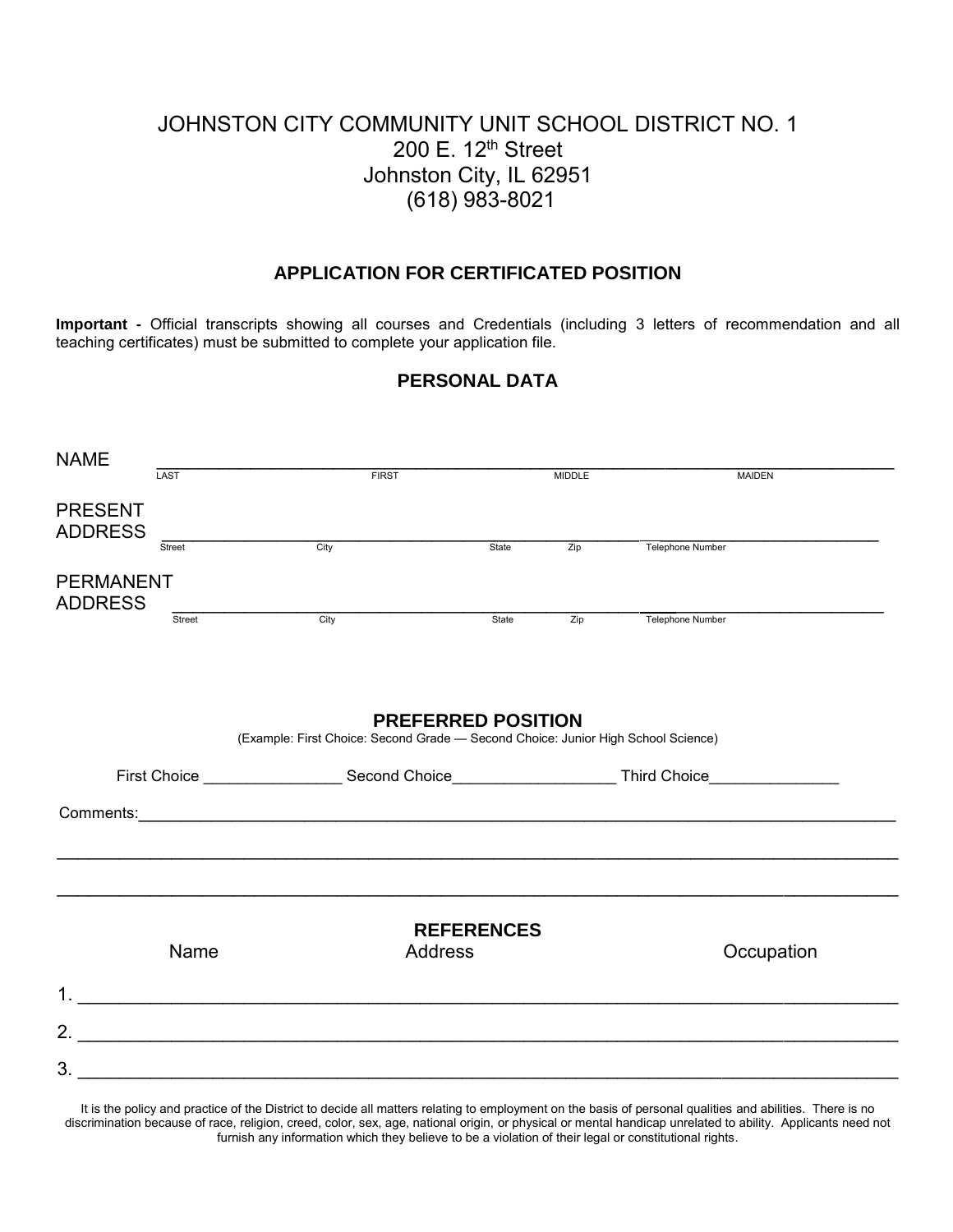# **CERTIFICATION**

List below the Illinois certificates for which you qualify. Indicate if the certificate has been issued or has been applied for.

| <b>Type</b> | <b>Number</b> | Grade/Subject | <b>Issued</b> | Applied<br>For |
|-------------|---------------|---------------|---------------|----------------|
|             |               |               |               |                |
|             |               |               |               |                |
|             |               |               |               |                |

| <b>Special Education Approval</b> | Area |  |
|-----------------------------------|------|--|
|                                   |      |  |

# **EDUCATION**

List below all schools you have attended.

| <b>Schools Attended</b><br>(Begin with High School) | Location<br>(City and State) | <b>Dates</b><br><b>Inclusive</b> | <b>Degree</b> | Major | <b>Minor</b> |
|-----------------------------------------------------|------------------------------|----------------------------------|---------------|-------|--------------|
|                                                     |                              |                                  |               |       |              |
|                                                     |                              |                                  |               |       |              |
|                                                     |                              |                                  |               |       |              |
|                                                     |                              |                                  |               |       |              |

## **EXPERIENCE**

List in reverse chronological order. Include other work experience as well as teaching and administration. Beginning teachers include student teaching.

| <b>Place</b> | Location<br>(City and State) | <b>Dates</b><br>Inclusive | <b>Assignment</b> | <b>Supervisor's Name</b> |
|--------------|------------------------------|---------------------------|-------------------|--------------------------|
|              |                              |                           |                   |                          |
|              |                              |                           |                   |                          |
|              |                              |                           |                   |                          |
|              |                              |                           |                   |                          |
|              |                              |                           |                   |                          |
|              |                              |                           |                   |                          |
|              |                              |                           |                   |                          |

Are you currently under contract? \_\_\_\_\_\_\_\_\_\_\_\_\_\_ When will you be available? \_\_\_\_\_\_\_\_\_\_\_\_\_\_\_\_\_\_\_\_\_\_\_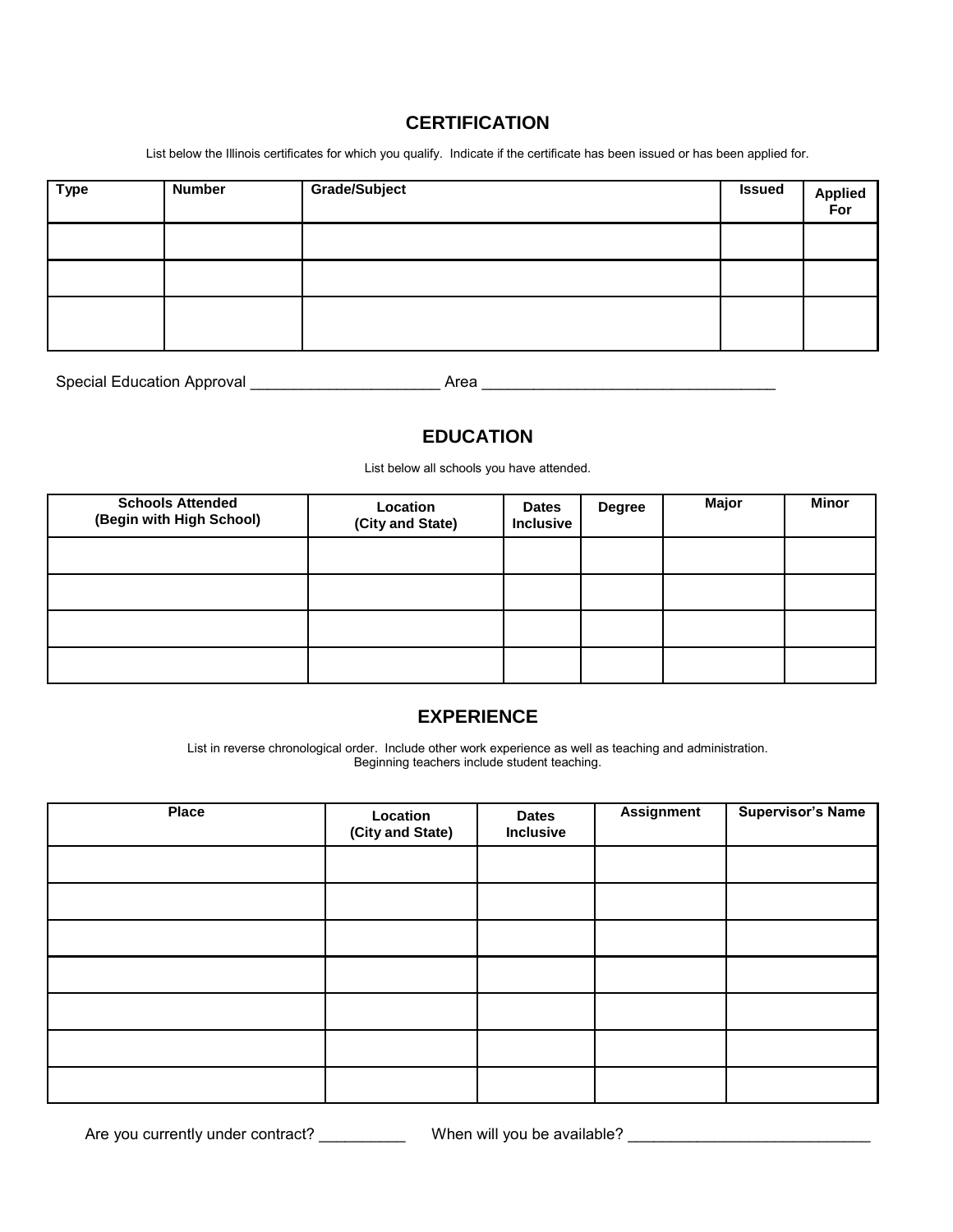#### **ACTIVITIES**

Please circle the activities for which you are qualified to:

#### **COACH DIRECT SPONSOR SUPERVISE**  Basketball Instrumental Music Student Council Bus Track Vocal Music Yearbook Playground Football Speech Activities<br>
Volleyball Clubs Dramatics Volleyball Dramatics Cheerleaders Softball Other \_\_\_\_\_\_\_\_\_ Pom Pon Other\_\_\_\_\_\_ Other  $\qquad \qquad$ **Wrestling**

Other \_\_\_\_\_\_\_\_

# **PERSONAL COMMENTS**

What do you consider to be your chief accomplishments in your previous job or student teaching?

\_\_\_\_\_\_\_\_\_\_\_\_\_\_\_\_\_\_\_\_\_\_\_\_\_\_\_\_\_\_\_\_\_\_\_\_\_\_\_\_\_\_\_\_\_\_\_\_\_\_\_\_\_\_\_\_\_\_\_\_\_\_\_\_\_\_\_\_\_\_\_\_\_\_\_\_\_\_\_\_\_

\_\_\_\_\_\_\_\_\_\_\_\_\_\_\_\_\_\_\_\_\_\_\_\_\_\_\_\_\_\_\_\_\_\_\_\_\_\_\_\_\_\_\_\_\_\_\_\_\_\_\_\_\_\_\_\_\_\_\_\_\_\_\_\_\_\_\_\_\_\_\_\_\_\_\_\_\_\_\_\_\_

\_\_\_\_\_\_\_\_\_\_\_\_\_\_\_\_\_\_\_\_\_\_\_\_\_\_\_\_\_\_\_\_\_\_\_\_\_\_\_\_\_\_\_\_\_\_\_\_\_\_\_\_\_\_\_\_\_\_\_\_\_\_\_\_\_\_\_\_\_\_\_\_\_\_\_\_\_\_\_\_\_

\_\_\_\_\_\_\_\_\_\_\_\_\_\_\_\_\_\_\_\_\_\_\_\_\_\_\_\_\_\_\_\_\_\_\_\_\_\_\_\_\_\_\_\_\_\_\_\_\_\_\_\_\_\_\_\_\_\_\_\_\_\_\_\_\_\_\_\_\_\_\_\_\_\_\_\_\_\_\_\_\_

\_\_\_\_\_\_\_\_\_\_\_\_\_\_\_\_\_\_\_\_\_\_\_\_\_\_\_\_\_\_\_\_\_\_\_\_\_\_\_\_\_\_\_\_\_\_\_\_\_\_\_\_\_\_\_\_\_\_\_\_\_\_\_\_\_\_\_\_\_\_\_\_\_\_\_\_\_\_\_\_\_

\_\_\_\_\_\_\_\_\_\_\_\_\_\_\_\_\_\_\_\_\_\_\_\_\_\_\_\_\_\_\_\_\_\_\_\_\_\_\_\_\_\_\_\_\_\_\_\_\_\_\_\_\_\_\_\_\_\_\_\_\_\_\_\_\_\_\_\_\_\_\_\_\_\_\_\_\_\_\_\_\_

\_\_\_\_\_\_\_\_\_\_\_\_\_\_\_\_\_\_\_\_\_\_\_\_\_\_\_\_\_\_\_\_\_\_\_\_\_\_\_\_\_\_\_\_\_\_\_\_\_\_\_\_\_\_\_\_\_\_\_\_\_\_\_\_\_\_\_\_\_\_\_\_\_\_\_\_\_\_\_\_\_

\_\_\_\_\_\_\_\_\_\_\_\_\_\_\_\_\_\_\_\_\_\_\_\_\_\_\_\_\_\_\_\_\_\_\_\_\_\_\_\_\_\_\_\_\_\_\_\_\_\_\_\_\_\_\_\_\_\_\_\_\_\_\_\_\_\_\_\_\_\_\_\_\_\_\_\_\_\_\_\_\_

\_\_\_\_\_\_\_\_\_\_\_\_\_\_\_\_\_\_\_\_\_\_\_\_\_\_\_\_\_\_\_\_\_\_\_\_\_\_\_\_\_\_\_\_\_\_\_\_\_\_\_\_\_\_\_\_\_\_\_\_\_\_\_\_\_\_\_\_\_\_\_\_\_\_\_\_\_\_\_\_\_

\_\_\_\_\_\_\_\_\_\_\_\_\_\_\_\_\_\_\_\_\_\_\_\_\_\_\_\_\_\_\_\_\_\_\_\_\_\_\_\_\_\_\_\_\_\_\_\_\_\_\_\_\_\_\_\_\_\_\_\_\_\_\_\_\_\_\_\_\_\_\_\_\_\_\_\_\_\_\_\_\_

\_\_\_\_\_\_\_\_\_\_\_\_\_\_\_\_\_\_\_\_\_\_\_\_\_\_\_\_\_\_\_\_\_\_\_\_\_\_\_\_\_\_\_\_\_\_\_\_\_\_\_\_\_\_\_\_\_\_\_\_\_\_\_\_\_\_\_\_\_\_\_\_\_\_\_\_\_\_\_\_\_

\_\_\_\_\_\_\_\_\_\_\_\_\_\_\_\_\_\_\_\_\_\_\_\_\_\_\_\_\_\_\_\_\_\_\_\_\_\_\_\_\_\_\_\_\_\_\_\_\_\_\_\_\_\_\_\_\_\_\_\_\_\_\_\_\_\_\_\_\_\_\_\_\_\_\_\_\_\_\_\_\_

State your reasons for wanting to change your present position, or if not currently employed, why you want to join Community Unit School District No. 1.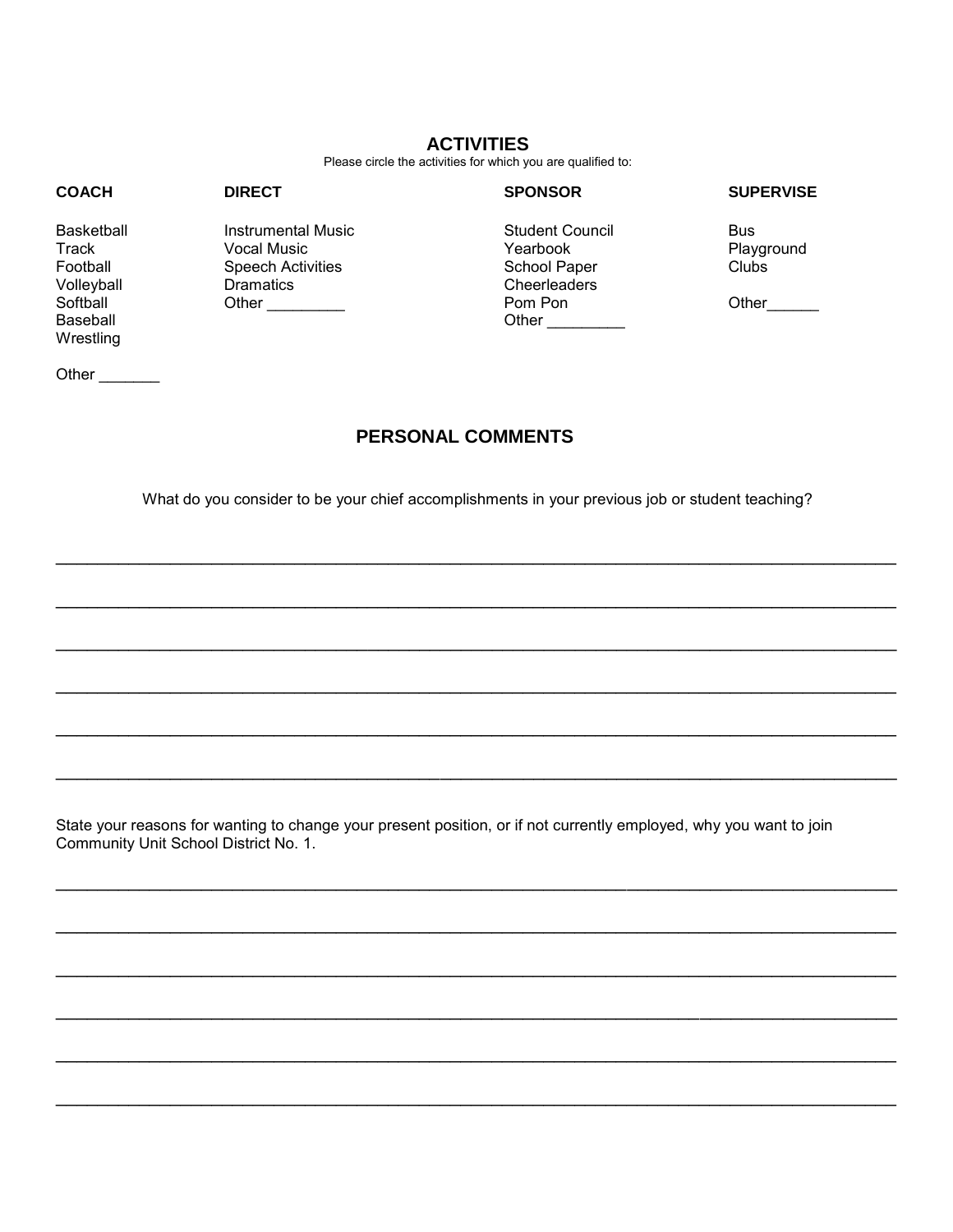What are your professional goals and plans? Why did you want to be a part of education?

\_\_\_\_\_\_\_\_\_\_\_\_\_\_\_\_\_\_\_\_\_\_\_\_\_\_\_\_\_\_\_\_\_\_\_\_\_\_\_\_\_\_\_\_\_\_\_\_\_\_\_\_\_\_\_\_\_\_\_\_\_\_\_\_\_\_\_\_\_\_\_\_\_\_\_\_\_\_\_\_\_

\_\_\_\_\_\_\_\_\_\_\_\_\_\_\_\_\_\_\_\_\_\_\_\_\_\_\_\_\_\_\_\_\_\_\_\_\_\_\_\_\_\_\_\_\_\_\_\_\_\_\_\_\_\_\_\_\_\_\_\_\_\_\_\_\_\_\_\_\_\_\_\_\_\_\_\_\_\_\_\_\_

\_\_\_\_\_\_\_\_\_\_\_\_\_\_\_\_\_\_\_\_\_\_\_\_\_\_\_\_\_\_\_\_\_\_\_\_\_\_\_\_\_\_\_\_\_\_\_\_\_\_\_\_\_\_\_\_\_\_\_\_\_\_\_\_\_\_\_\_\_\_\_\_\_\_\_\_\_\_\_\_\_

\_\_\_\_\_\_\_\_\_\_\_\_\_\_\_\_\_\_\_\_\_\_\_\_\_\_\_\_\_\_\_\_\_\_\_\_\_\_\_\_\_\_\_\_\_\_\_\_\_\_\_\_\_\_\_\_\_\_\_\_\_\_\_\_\_\_\_\_\_\_\_\_\_\_\_\_\_\_\_\_\_

\_\_\_\_\_\_\_\_\_\_\_\_\_\_\_\_\_\_\_\_\_\_\_\_\_\_\_\_\_\_\_\_\_\_\_\_\_\_\_\_\_\_\_\_\_\_\_\_\_\_\_\_\_\_\_\_\_\_\_\_\_\_\_\_\_\_\_\_\_\_\_\_\_\_\_\_\_\_\_\_\_

\_\_\_\_\_\_\_\_\_\_\_\_\_\_\_\_\_\_\_\_\_\_\_\_\_\_\_\_\_\_\_\_\_\_\_\_\_\_\_\_\_\_\_\_\_\_\_\_\_\_\_\_\_\_\_\_\_\_\_\_\_\_\_\_\_\_\_\_\_\_\_\_\_\_\_\_\_\_\_\_\_

In your own handwriting, state why you feel you should be considered for the position for which you are applying. Indicate your unique qualifications.

\_\_\_\_\_\_\_\_\_\_\_\_\_\_\_\_\_\_\_\_\_\_\_\_\_\_\_\_\_\_\_\_\_\_\_\_\_\_\_\_\_\_\_\_\_\_\_\_\_\_\_\_\_\_\_\_\_\_\_\_\_\_\_\_\_\_\_\_\_\_\_\_\_\_\_\_\_\_\_\_\_

\_\_\_\_\_\_\_\_\_\_\_\_\_\_\_\_\_\_\_\_\_\_\_\_\_\_\_\_\_\_\_\_\_\_\_\_\_\_\_\_\_\_\_\_\_\_\_\_\_\_\_\_\_\_\_\_\_\_\_\_\_\_\_\_\_\_\_\_\_\_\_\_\_\_\_\_\_\_\_\_\_

\_\_\_\_\_\_\_\_\_\_\_\_\_\_\_\_\_\_\_\_\_\_\_\_\_\_\_\_\_\_\_\_\_\_\_\_\_\_\_\_\_\_\_\_\_\_\_\_\_\_\_\_\_\_\_\_\_\_\_\_\_\_\_\_\_\_\_\_\_\_\_\_\_\_\_\_\_\_\_\_\_

\_\_\_\_\_\_\_\_\_\_\_\_\_\_\_\_\_\_\_\_\_\_\_\_\_\_\_\_\_\_\_\_\_\_\_\_\_\_\_\_\_\_\_\_\_\_\_\_\_\_\_\_\_\_\_\_\_\_\_\_\_\_\_\_\_\_\_\_\_\_\_\_\_\_\_\_\_\_\_\_\_

\_\_\_\_\_\_\_\_\_\_\_\_\_\_\_\_\_\_\_\_\_\_\_\_\_\_\_\_\_\_\_\_\_\_\_\_\_\_\_\_\_\_\_\_\_\_\_\_\_\_\_\_\_\_\_\_\_\_\_\_\_\_\_\_\_\_\_\_\_\_\_\_\_\_\_\_\_\_\_\_\_

\_\_\_\_\_\_\_\_\_\_\_\_\_\_\_\_\_\_\_\_\_\_\_\_\_\_\_\_\_\_\_\_\_\_\_\_\_\_\_\_\_\_\_\_\_\_\_\_\_\_\_\_\_\_\_\_\_\_\_\_\_\_\_\_\_\_\_\_\_\_\_\_\_\_\_\_\_\_\_\_\_

I hereby affirm that the statements made within this application are true and correct to the best of my knowledge and belief. I hereby authorize any individual, company, or institution with whom I have been associated to furnish Johnston City Community Unit School District No. 1 with any information concerning my employment. If employed, I hereby agree to comply with all relevant Illinois statutes affecting public school applicants and employees, and all pertinent rules and regulations of Johnston City Community Unit School District No. 1.

Date the contract of Signature of Applicant

Return Completed Application to: JOHNSTON CITY COMMUNITY UNIT SCHOOL DISTRICT NO. 1 200 E. 12th Street Johnston City, IL 62951